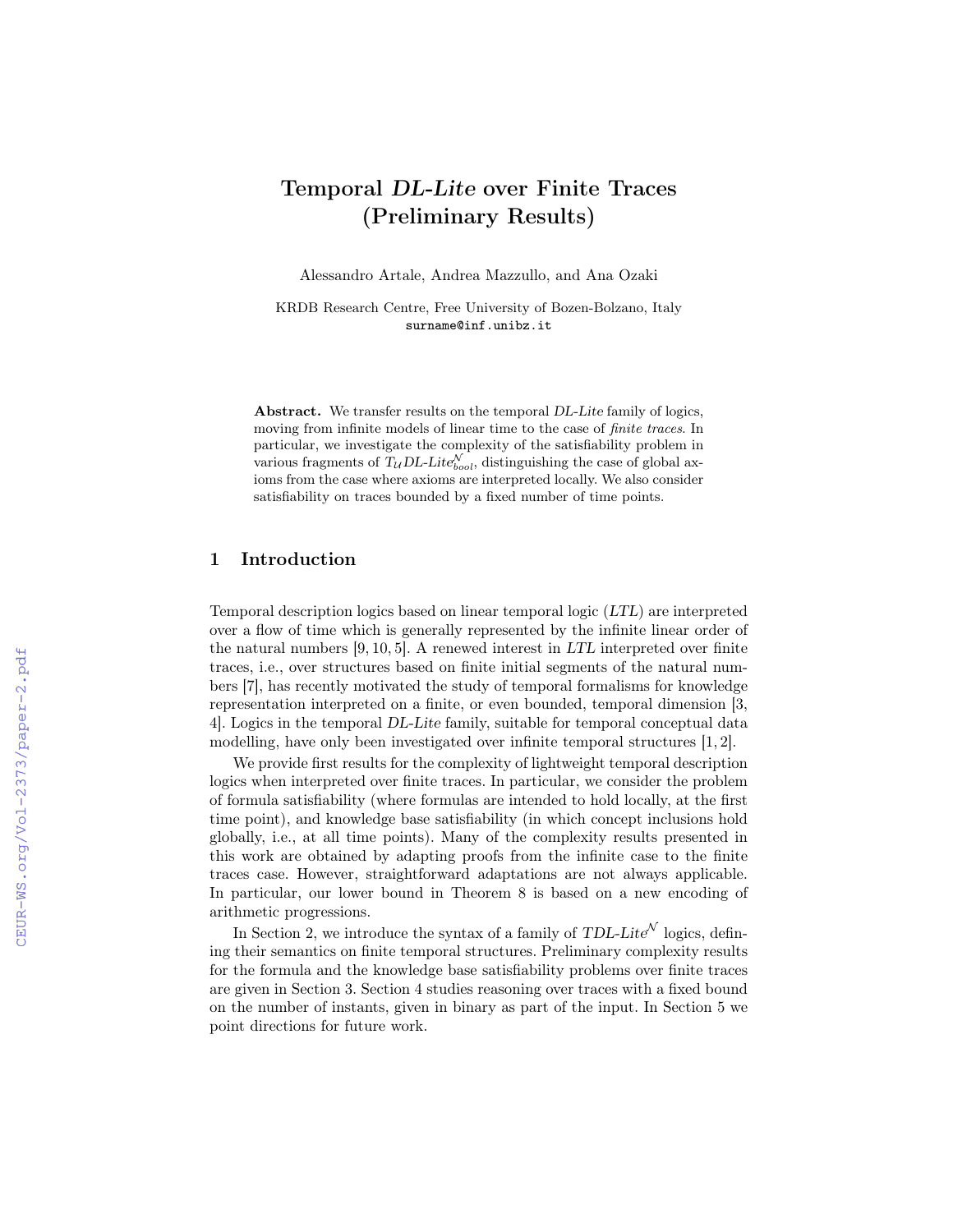#### 2 Temporal DL-Lite

We define the language of  $T_{\mathcal{U}} D L$ -Lite $_{bool}^{\mathcal{N}}$  as follows [1, 2]. Let  $N_{\mathsf{C}}$ ,  $N_{\mathsf{I}}$  be countable sets of *concept* and *individual names*, respectively, and let  $N_L$  and  $N_G$  be countable and disjoint sets of local and global role names, respectively. The union  $N_L \cup N_G$  is the set  $N_R$  of *role names.*  $T_{\mathcal{U}} D L$ -Lite $_{bool}^{\mathcal{N}}$  roles R, basic concepts B, concepts  $C$ , and temporal concepts  $D$  are given by the following grammar:

$$
R ::= L | L^- | G | G^-, \qquad B ::= \perp | A | \geq qR, C ::= B | D | \neg C | C_1 \sqcap C_2, \qquad D ::= C | C_1 U C_2
$$

where  $L \in \mathbb{N}_\mathsf{L}$ ,  $G \in \mathbb{N}_\mathsf{G}$ ,  $A \in \mathbb{N}_\mathsf{C}$ , and  $q \in \mathbb{N}$ ,  $q > 0$ , given in binary. A role R is said to be *local*, if it is of the form L or  $L^-$ , with  $L \in \mathsf{N}_\mathsf{L}$ , and *global*, if it is of the form G or  $G^-$ , with  $G \in \mathbb{N}_G$ . A  $T_{\mathcal{U}}$ DL-Lite $_{bool}^{\mathcal{N}}$  axiom is either a concept inclusion (CI) of the form  $C_1 \subseteq C_2$ , or an assertion,  $\alpha$ , of the form  $C(a)$  or  $R(a, b)$ , where  $C, C_1, C_2$  are  $T_u DL\text{-}Lite_{bool}^{\mathcal{N}}$  concepts, R is a role, and  $a, b \in \mathbb{N}_1$ .  $T_{\mathcal{U}}$ DL-Lite<sub>bool</sub> formulas have the form

$$
\varphi, \psi ::= \alpha \mid C_1 \sqsubseteq C_2 \mid \neg \varphi \mid \varphi \land \psi \mid \varphi \mathcal{U} \psi.
$$

We will use the following standard equivalences for concepts:  $\top \equiv \neg \bot$ ;  $(C_1 \sqcup$  $C_2$ )  $\equiv \neg(\neg C_1 \sqcap \neg C_2)$ ;  $\bigcirc C \equiv \perp U C$ ;  $\bigcirc^{n+1}C \equiv \bigcirc \bigcirc^n C$ , with  $n \in \mathbb{N}$  (we set  $\bigcirc^0 C \equiv C$ ;  $\Diamond C \equiv \top U C$ ;  $\Box C \equiv \neg \Diamond \neg C$ ;  $\Diamond^+ C \equiv C \sqcup \Diamond C$ ; and  $\Box^+ C \equiv \neg \Diamond^+ \neg C$ (similarly for formulas).

We consider also the restricted setting where formulas are limited to conjunctions of CIs (globally interpreted, cf. e.g. [2]) and assertions. In this case, a  $T_{\mathcal{U}}^fDL\text{-}Lite_{bool}^{\mathcal{N}}$  TBox  $\mathcal{T}$  is a finite set of CIs. A  $T_{\mathcal{U}}^fDL\text{-}Lite_{bool}^{\mathcal{N}}$  ABox  $\mathcal{A}$  is a finite set of assertions of the of the form

$$
\bigcirc^n A(a), \quad \bigcirc^n \neg A(a), \quad \bigcirc^n S(a,b), \quad \bigcirc^n \neg S(a,b)
$$

where  $A \in \mathsf{N}_{\mathsf{C}}$ ,  $S \in \mathsf{N}_{\mathsf{R}}$ , and  $a, b \in \mathsf{N}_{\mathsf{I}}$ . A  $T_{\mathcal{U}}^fDL\text{-}Lite_{bool}^{\mathcal{N}}$  knowledge base (KB)  $\mathcal{K}$ is a pair  $(\mathcal{T}, \mathcal{A})$ .

**Semantics.** A  $T_{\mathcal{U}}$  DL-Lite<sup>N</sup><sub>bool</sub> interpretation is a structure  $\mathfrak{M} = (\Delta^{\mathfrak{M}}, (I_n)_{n \in \mathfrak{T}})$ , where  $\mathfrak T$  is an interval of the form  $[0,\infty)$  or  $[0,l]$ , with  $l \in \mathbb N$ , and each  $I_n$  is a classical DL interpretation with domain  $\Delta^{\mathfrak{M}}$  (or simply  $\Delta$ ). We have that  $A^{I_n} \subseteq \Delta^{\mathfrak{M}}$  and  $S^{I_n} \subseteq \Delta^{\mathfrak{M}} \times \Delta^{\mathfrak{M}}$ , for all  $A \in \mathsf{N}_{\mathsf{C}}$  and  $S \in \mathsf{N}_{\mathsf{R}}$ : in particular, for all  $G \in \mathbb{N}_G$  and  $i, j \in \mathbb{N}$ ,  $G^{I_i} = G^{I_j}$  (denoted simply by  $G^I$ ). Moreover,  $a^{I_i} =$  $a^{I_j} \in \Delta^{\mathfrak{M}}$  for all  $a \in \mathsf{N}_1$  and  $i, j \in \mathbb{N}$ , i.e., constants are *rigid designators* (with fixed interpretation, denoted simply by  $a<sup>I</sup>$ ). The stipulation that all time points share the same domain  $\Delta^{\mathfrak{M}}$  is called the *constant domain assumption* (meaning that objects are not created nor destroyed over time). The interpretation of roles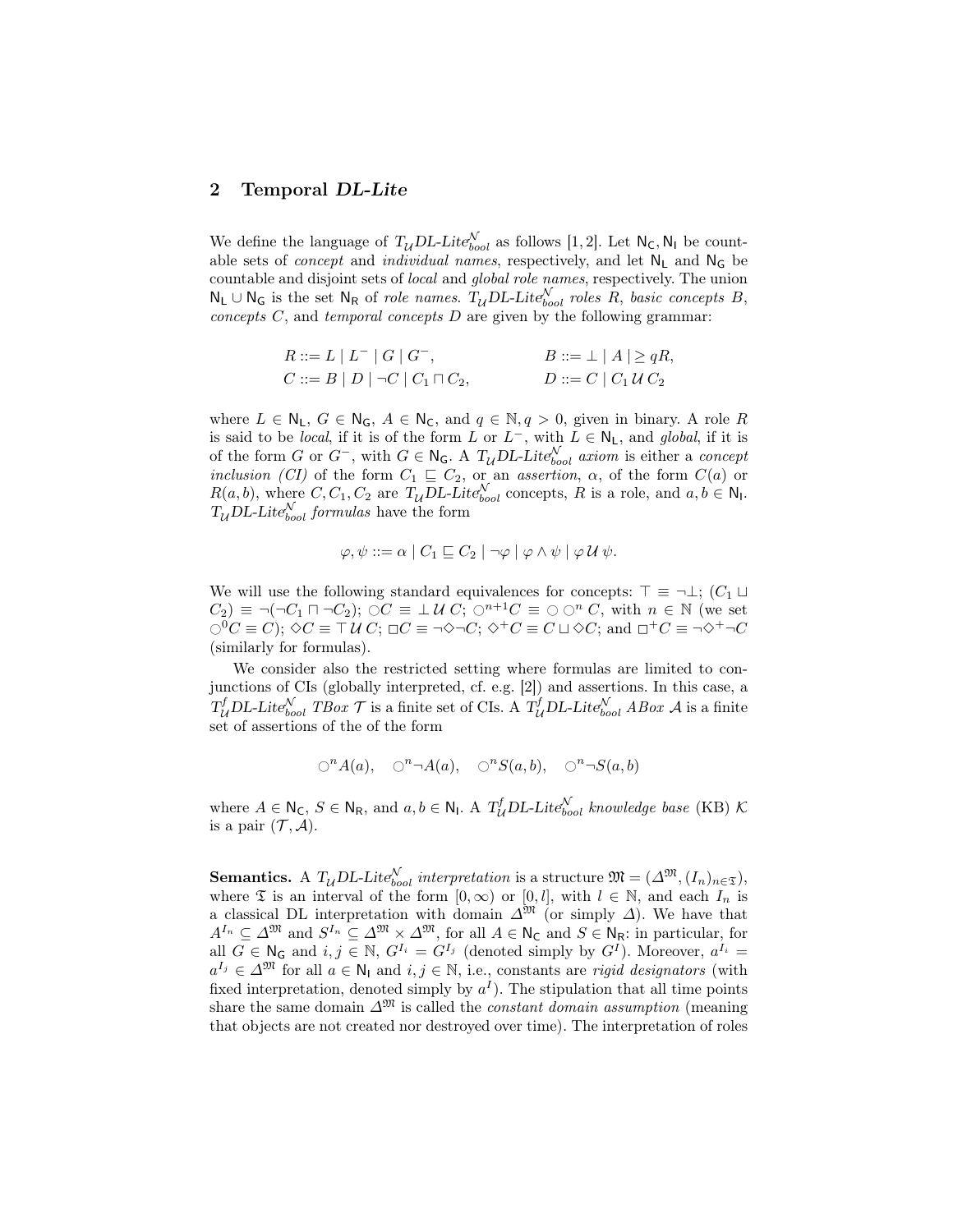and concepts at instant n is defined as follows (where  $S \in N_R$ ):

$$
(S^{-})^{I_{n}} = \{ (d', d) \in \Delta^{\mathfrak{M}} \times \Delta^{\mathfrak{M}} \mid (d, d') \in S^{I_{n}} \}, \qquad \perp^{I_{n}} = \emptyset,
$$
  
\n
$$
(\geq qR)^{I_{n}} = \{ d \in \Delta^{\mathfrak{M}} \mid |\{ d' \in \Delta^{\mathfrak{M}} \mid (d, d') \in R^{I_{n}} \}| \geq q \},
$$
  
\n
$$
(\neg C)^{I_{n}} = \Delta^{\mathfrak{M}} \setminus C^{I_{n}}, \qquad (C_{1} \sqcap C_{2})^{I_{n}} = C_{1}^{I_{n}} \cap C_{2}^{I_{n}},
$$
  
\n
$$
(C_{1} \cup C_{2})^{I_{n}} = \{ d \in \Delta^{\mathfrak{M}} \mid \exists m \in \mathfrak{X}, m > n : d \in C_{2}^{I_{m}} \land \forall i \in (n, m) : d \in C_{1}^{I_{i}} \}.
$$

We say that a concept C is satisfied in  $\mathfrak{M}$  if  $C^{I_0} \neq \emptyset$ . Satisfaction of a formula  $\varphi$  in M at time point  $n \in \mathfrak{T}$  (written  $\mathfrak{M}, n \models \varphi$ ) is inductively defined as follows:

$$
\mathfrak{M}, n \models C \sqsubseteq D \text{ iff } C^{I_n} \subseteq D^{I_n}, \qquad \mathfrak{M}, n \models \neg \psi \text{ iff not } \mathfrak{M}, n \models \phi, \mathfrak{M}, n \models C(a) \text{ iff } a^I \in C^{I_n}, \qquad \mathfrak{M}, n \models \psi \land \chi \text{ iff } \mathfrak{M}, n \models \psi \text{ and } \mathfrak{M}, n \models \chi, \mathfrak{M}, n \models R(a, b) \text{ iff } (a^I, b^I) \in R^{I_n}, \qquad \mathfrak{M}, n \models \psi \mathcal{U} \chi \text{ iff } \exists m \in \mathfrak{T}, m > n : \mathfrak{M}, m \models \chi, \text{and } \forall i \in (n, m) : \mathfrak{M}, i \models \psi.
$$

We say that  $\varphi$  is *satisfied in* M, writing  $\mathfrak{M} \models \varphi$ , if  $\mathfrak{M}, 0 \models \varphi$ , and that it is satisfiable if it is satisfied in some  $\mathfrak{M}$ . For a KB  $\mathcal{K} = (\mathcal{T}, \mathcal{A})$ , we say that K is satisfied in  $\mathfrak M$  if all CIs in  $\mathcal T$  are satisfied in  $\mathfrak M$  at all time points, i.e.,  $\mathfrak{M} \models C \sqsubseteq D$  iff  $C^{I_n} \subseteq D^{I_n}$ , for all  $n \in \mathfrak{T}$  (they are globally satisfied), and all assertions in A are satisfied in  $\mathfrak{M}$  at time point 0. K is *satisfiable* if it is satisfied in some  $\mathfrak{M}$ . In the following, we call *finite trace* an interpretation with  $\mathfrak{T} = [0, l],$ often denoted by  $\mathfrak{F} = (\Delta^{\mathfrak{F}}, (\mathcal{F}_n)_{n \in [0,l]}),$  while *infinite traces*, based on  $\mathfrak{T} = [0, \infty),$ will be denoted by  $\mathfrak{I} = (\Delta^{\mathfrak{I}}, (\mathcal{I}_n)_{n \in [0,\infty)})$ . We say that a  $T_{\mathcal{U}}DL\text{-}Lite_{bool}^{\mathcal{N}}$  formula  $\varphi$  or KB K is satisfiable on infinite, finite, or k-bounded traces, if it is satisfied in a trace in the class of infinite, finite, or finite traces with at most  $k \in \mathbb{N}, k > 0$ (given in binary) time points, respectively.

We consider the  $(\Box \bigcirc)$ -fragment, denoted  $T_{\Box \bigcirc}DL\text{-}Lie^{\mathcal{N}}_{bool}$ , with temporal concepts of the form

$$
D ::= C \mid \Box C \mid \bigcirc C \tag{ } \Box C \tag{}
$$

Furthermore, we define  $T_{\mathcal{U}} D_{\mathcal{L}}^{\mathcal{L}}$ -Lite $_{horn}^{\mathcal{N}}$ ,  $T_{\mathcal{U}} D_{\mathcal{L}}$ -Lite $_{krom}^{\mathcal{N}}$ , and  $T_{\mathcal{U}} D_{\mathcal{L}}$ -Lite $_{core}^{\mathcal{N}}$  as the fragments of  $T_{\mathcal{U}} D L$ -Lite $_{bool}^{\mathcal{N}}$  having, respectively, CIs of the form

$$
D_1 \sqcap \ldots \sqcap D_k \sqsubseteq D \qquad \qquad (horn)
$$

$$
D_1 \sqsubseteq D_2, \qquad \neg D_1 \sqsubseteq D_2, \qquad D_1 \sqsubseteq \neg D_2 \qquad \qquad (krom)
$$

$$
D_1 \sqsubseteq D_2, \qquad D_1 \sqcap D_2 \sqsubseteq \bot \qquad \qquad (core)
$$

and the respective  $(\Box \bigcirc)$ -fragments where temporal concepts D are defined from concepts  $C$  of the form

$$
C ::= B | D.
$$

Table 1 summarises the logics studied, and the corresponding complexity results.

#### 3 Satisfiability on Finite Traces

We present complexity results for the finite satisfiability checking problem, distinguishing the case where formulas are allowed from the case with just knowledge bases (where axioms are interpreted globally).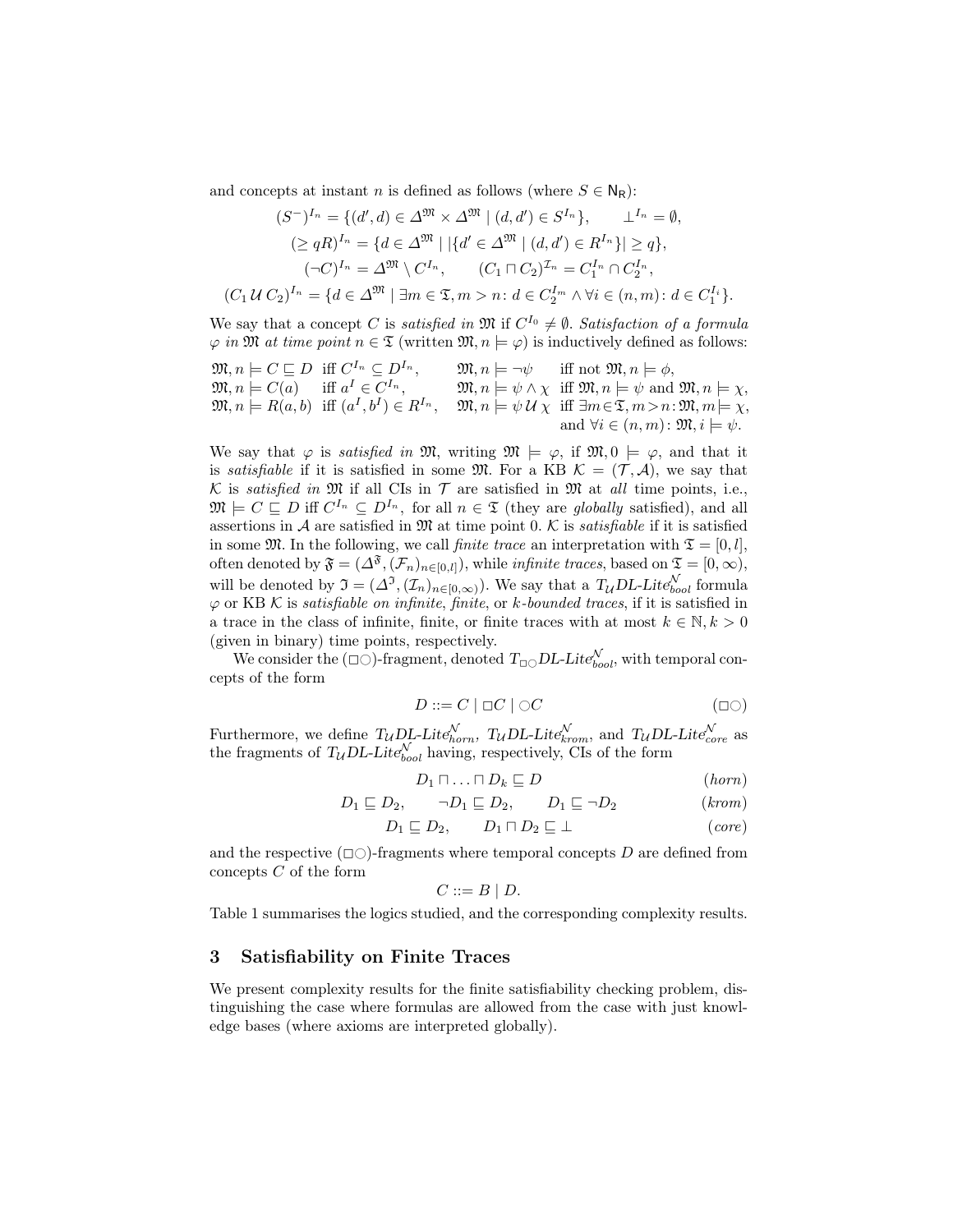|             |           | finite traces                          |                                                | k-bounded traces                       |
|-------------|-----------|----------------------------------------|------------------------------------------------|----------------------------------------|
|             |           | $T_{\mathcal{U}}$ DL-Lite <sup>N</sup> | $T_{\Box\bigcirc}DL\text{-}Lite^{\mathcal{N}}$ | $T_{\mathcal{U}}$ DL-Lite <sup>N</sup> |
| bool        | $\varphi$ | <b>EXPSPACE</b>                        | <b>EXPSPACE</b>                                | <b>NEXPTIME</b>                        |
|             |           | Th.2                                   | Th. 2                                          | Th. 9                                  |
|             | K.        | <b>PSPACE</b>                          | <b>PSPACE</b>                                  | <b>PSPACE</b>                          |
|             |           | Th. 6                                  | Th. 7                                          | $<$ Th. 12                             |
| <i>horn</i> | φ         | <b>EXPSPACE</b>                        | <b>EXPSPACE</b>                                | <b>NEXPTIME</b>                        |
|             |           | Th. 2                                  | Th. 2                                          | Th. 10                                 |
|             | К.        | <b>PSPACE</b>                          | <b>PSPACE</b><br>Th. 7                         | <b>PSPACE</b>                          |
| $krom$   K  |           | <b>PSPACE</b>                          | ?                                              | <b>PSPACE</b>                          |
| core        |           | <b>PSPACE</b>                          | $>$ NP                                         | <b>PSPACE</b>                          |
|             |           | Th. 6                                  | Th. 8                                          | $>$ Th. 11                             |

Table 1. Complexity results for TDL-Lite<sup> $N$ </sup> fragments on finite and bounded traces.

Formula satisfiability. Following [3], we define the end of time formula  $\psi_f$ as the conjunction of the following  $T_{\bigcirc} DL\text{-}Lite_{krom}^{\mathcal{N}}$  formulas (i.e., with temporal concepts of the form  $D ::= C \mid \bigcirc D$ :

$$
\psi_{f_1} = \top \sqsubseteq \neg E, \quad \psi_{f_2} = (\top \sqsubseteq \neg E) \mathcal{U} (\top \sqsubseteq E), \quad \psi_{f_3} = \Box^+(E \sqsubseteq \bigcirc E),
$$

where  $E$  is a fresh concept name representing the end of time. The translation <sup>†</sup> from  $T_{\mathcal{U}}$ DL-Lite $_{bool}^{\mathcal{N}}$  concepts and formulas to  $T_{\mathcal{U}}$ DL-Lite $_{bool}^{\mathcal{N}}$  concepts and formulas, respectively, is defined as follows:

| $(\perp)^{\dagger} \mapsto \perp$                                    | $(C \sqsubseteq D)^{\dagger} \mapsto C^{\dagger} \sqsubseteq D^{\dagger}$                                                    |
|----------------------------------------------------------------------|------------------------------------------------------------------------------------------------------------------------------|
| $(A)^{\dagger} \mapsto A$                                            | $(C(a))^\dagger \mapsto C^\dagger(a)$                                                                                        |
| $(\geq qR)^{\dagger} \mapsto \geq qR$                                | $(R(a, b))^\dagger \mapsto R(a, b)$                                                                                          |
| $(\neg C)^{\dagger} \mapsto \neg C^{\dagger}$                        | $(\neg\varphi)^\dagger \mapsto \neg\varphi^\dagger$                                                                          |
| $(C\sqcap D)^{\dagger} \mapsto C^{\dagger} \sqcap D^{\dagger}$       | $(\varphi \wedge \psi)^{\dagger} \mapsto \varphi^{\dagger} \wedge \psi^{\dagger}$                                            |
| $(CU D)^{\dagger} \mapsto C^{\dagger} U (D^{\dagger} \sqcap \neg E)$ | $(\varphi \mathcal{U} \psi)^{\dagger} \mapsto \varphi^{\dagger} \mathcal{U} (\psi^{\dagger} \wedge \top \sqsubseteq \neg E)$ |

We obtain the reduction to the infinite traces case with the following lemma, that will be used to show the ExpSpace upper bound in Theorem 2.

**Lemma 1.** A  $T_{\mathcal{U}}$ DL-Lite $_{bool}^{\mathcal{N}}$  formula  $\varphi$  is satisfiable on finite traces iff  $\psi_f \wedge \varphi^{\dagger}$ is satisfiable on infinite traces.

**Theorem 2.**  $T_{\mathcal{U}}$  DL-Lite<sub>bool</sub> and  $T_{\Box\bigcirc}$  DL-Lite<sub>horn</sub> formula satisfiability on finite traces is ExpSpace-complete.

Proof. The upper bound follows from the reduction in Lemma 1 to the same problem in  $T_{\mathcal{U}} D L$ -Lite $_{bool}^{\mathcal{N}}$  on infinite traces, which is known to be EXPSPACEcomplete [1]. The lower bound is obtained by a reduction of the  $m \times 2^n$  corridor tiling problem to satisfiability on finite traces of formulas in  $T_{\Box\bigcirc}DL\text{-}Lite_{horn}^{\mathcal{N}}$ (similar to [1, Theorem 10], modified for the finite traces case).  $\square$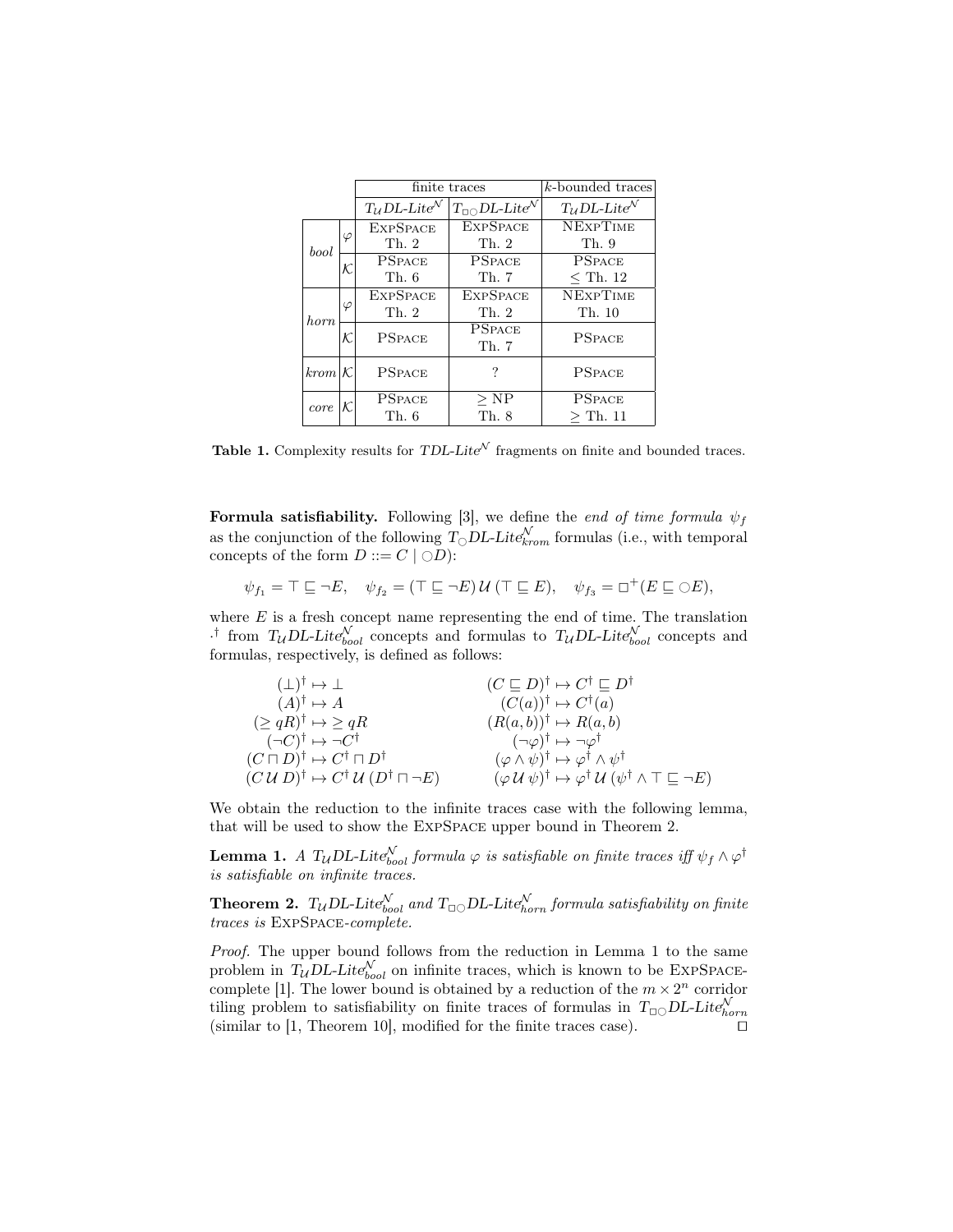**Knowledge base satisfiability.** In this section,  $T_{\mathcal{U}} D L\text{-} {Lit{e}}_{bool}^{\mathcal{N}}$  KB satisfiability on finite traces is reduced to LTL formula satisfiability on finite traces, which is known to be PSpace-complete [7]. The proof is an adaptation of the reduction of  $T_{\mathcal{U}} D L$ -Lite $_{bool}^{\mathcal{N}}$  to LTL on infinite traces [2], and it proceeds in two steps. First, the  $T_{\mathcal{U}}\overline{\mathcal{D}} L$ -Lite $_{bool}^{\mathcal{N}}$  KB satisfiability problem is reduced to the formula satisfiability problem in the one-variable fragment of first-order temporal logic on finite traces,  $T_{\mathcal{U}}\mathcal{Q}\mathcal{L}^1$  [8]. Then, the satisfiability of the resulting  $T_{\mathcal{U}}\mathcal{Q}\mathcal{L}^1$  formulas is reduced to satisfiability on finite traces of  $T_{\mathcal{U}}\mathcal{Q}\mathcal{L}^1$  formulas without positive occurrences of existential quantifiers, which are essentially LTL formulas.

First-order temporal logic on finite traces. The alphabet of  $T_{\mathcal{U}}\mathcal{Q}\mathcal{L}$  consists of countably infinite and pairwise disjoint sets of predicates  $\mathsf{N}_{\mathsf{P}}$  (with  $\mathsf{ar}(P) \in \mathbb{N}$ being the arity of  $P \in \mathsf{N}_{\mathsf{P}}$ ), constants (or *individual names*)  $\mathsf{N}_{\mathsf{I}}$ , and *variables* Var; the *logical operators* ¬,  $\wedge$ ; the *existential quantifier*  $\exists$ , and the *temporal* operator U (until). Formulas of  $T_{\mathcal{U}}\mathcal{Q}\mathcal{L}$  have the form:

$$
\varphi, \psi ::= P(\overline{\tau}) \mid \neg \varphi \mid \varphi \land \psi \mid \exists x \varphi \mid \varphi \mathcal{U} \psi,
$$

where  $P \in \mathsf{N}_{\mathsf{P}}, \bar{\tau} = (\tau_1, \ldots, \tau_{\mathsf{ar}(P)})$  is a tuple of *terms*, i.e., constants or variables, and  $x \in \mathsf{Var}$ . We write  $\varphi(x_1, \ldots, x_m)$  to indicate that the free variables of a formula  $\varphi$  are in  $\{x_1, \ldots, x_m\}$ . For  $p \in \mathbb{N}$ , the *p-variable fragment* of  $T_{\mathcal{U}}\mathcal{Q}\mathcal{L}$ , denoted by  $T_{\mathcal{U}}\mathcal{Q} \mathcal{L}^p$ , consists of  $T_{\mathcal{U}}\mathcal{Q} \mathcal{L}$  formulas with at most p variables  $(T_{\mathcal{U}}\mathcal{Q} \mathcal{L}^0)$ is simply propositional LTL).

A first-order temporal model on a finite trace (or simply a first-order finite *trace*) is a structure  $\mathcal{M} = (\mathcal{D}, (\mathcal{I}_n)_{n \in \mathfrak{T}})$ , where  $\mathfrak{T}$  is an interval of the form  $[0, l]$ , with  $l \in \mathbb{N}$ , and each  $\mathscr{I}_n$  is a classical first-order interpretation with domain  $\mathscr{D}$ . We have  $P^{\mathscr{I}_n} \subseteq \mathscr{D}^{\mathsf{ar}(P)}$ , for each  $P \in \mathsf{N}_{\mathsf{P}}$ , and for all  $a \in \mathsf{N}_{\mathsf{I}}$  and  $i, j \in \mathbb{N}$ ,  $a^{\mathscr{I}_i} = a^{\mathscr{I}_j} \in \mathscr{D}$  (denoted simply by  $a^{\mathscr{I}}$ ). An assignment in M is a function **a** from terms to  $\mathscr{D}$ :  $\mathfrak{a}(\tau) = \mathfrak{a}(x)$ , if  $\tau = x$ , and  $\mathfrak{a}(\tau) = a^{\mathscr{I}}$ , if  $\tau = a \in \mathbb{N}_1$ Satisfaction of a formula  $\varphi$  in  $\mathscr M$  at time point  $n \in \mathfrak T$  under assignment  $\mathfrak a$ (written  $\mathcal{M}, n \models^{\mathfrak{a}} \varphi$ ) is inductively defined as:

| $\mathscr{M}, n \models^{\mathfrak{a}} P(\tau_1, \ldots, \tau_{\mathsf{ar}(P)})$ | iff $\mathfrak{a}(\tau_1), \ldots, \mathfrak{a}(\tau_{\mathsf{ar}(P)}) \in P^{\mathscr{I}_n},$         |
|----------------------------------------------------------------------------------|--------------------------------------------------------------------------------------------------------|
| $\mathscr{M}, n \models^{\mathfrak{a}} \neg \varphi$                             | iff not $\mathscr{M}, n \models^{\mathfrak{a}} \varphi$ ,                                              |
| $\mathscr{M}, n \models^{\mathfrak{a}} \varphi \wedge \psi$                      | iff $\mathscr{M}, n \models^{\mathfrak{a}} \varphi$ and $\mathscr{M}, n \models^{\mathfrak{a}} \psi$ , |
| $\mathscr{M}, n \models^{\mathfrak{a}} \exists x \varphi$                        | iff $\mathscr{M}, n \models^{\mathfrak{a}'} \varphi$ for some assignment $\mathfrak{a}'$               |
|                                                                                  | that can differ from $\mathfrak a$ only on $x$ ,                                                       |
| $\mathscr{M}, n \models^{\mathfrak{a}} \varphi \mathscr{U} \psi$                 | iff $\exists m \in \mathfrak{T}, m > n : \mathcal{M}, m \models^{\mathfrak{a}} \psi$ and               |
|                                                                                  | $\forall i \in (n, m) : \mathscr{M}, i \models^{\mathfrak{a}} \varphi.$                                |

The standard abbreviations are used for other connectives. We say that  $\varphi$  is satisfied in M (and M is a model of  $\varphi$ ), writing  $M \models \varphi$ , if  $M, 0 \models^{\mathfrak{a}} \varphi$ , for some **a.** Moreover,  $\varphi$  is said to be *satisfiable* if it is satisfied in some  $\mathcal{M}$ . If a formula  $\varphi$  contains no free variables (i.e.,  $\varphi$  is a *sentence*), then we omit the assignment  $\mathfrak{a}$  in  $\mathscr{M}, n \models^{\mathfrak{a}} \varphi$  and write  $\mathscr{M}, n \models \varphi$ . If  $\varphi$  has a single free variable x, then we write  $\mathscr{M}, n \models \varphi[a]$  in place of  $\mathscr{M}, n \models^{\mathfrak{a}} \varphi$  with  $\mathfrak{a}(x) = a$ .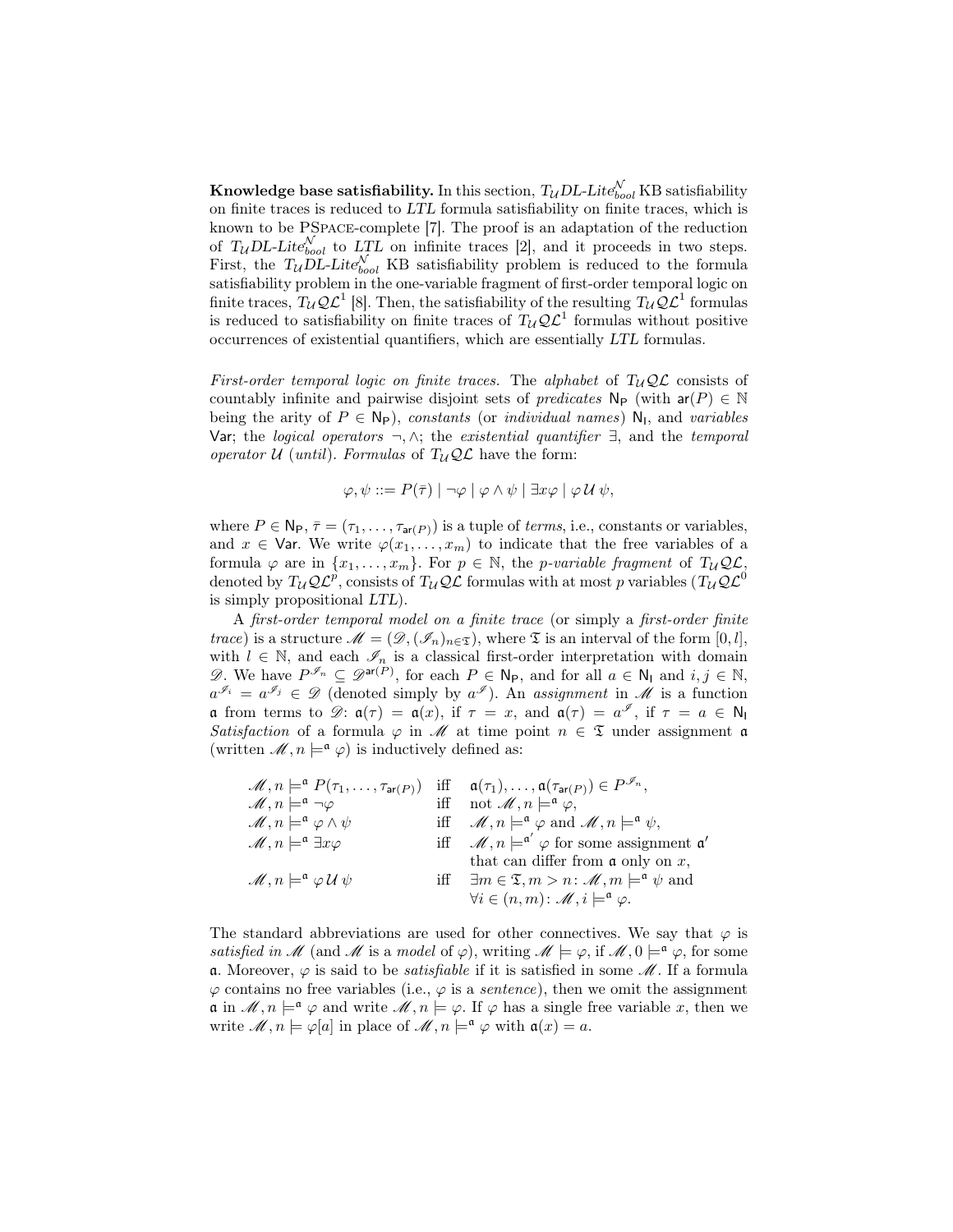Reduction to  $T_{\mathcal{U}}\mathcal{Q}\mathcal{L}^1$  formula satisfiability. Here we show how to adapt to the finite traces case the reduction of KB satisfiability to the one-variable fragment of first order temporal logic, given in [2]. For a  $T_{\mathcal{U}} D L$ -Lite $_{bool}^{\mathcal{N}}$  KB  $\mathcal{K} = (\mathcal{T}, \mathcal{A}),$ let ind<sub>A</sub> be the set of all individual names occurring in A, and role<sub>K</sub> the set of global and local role names occurring in  $K$  and their inverses. In this reduction, individual names  $a \in \text{ind}_{\mathcal{A}}$  are mapped to constants a, concept names A to unary predicates  $A(x)$ , and number restrictions  $\ge q R$  to unary predicates  $E_q R(x)$ . Recall that, for  $S \in N_R$ , the predicates  $E_qS(x)$  and  $E_qS^{-}(x)$  represent, at each moment of time, the sets of elements with at least  $q$  distinct  $S$ -successors and at least q distinct S-predecessors (in particular,  $E_1S(x)$  and  $E_1S^{-}(x)$  represent the domain and the range of  $S$ , respectively). By induction on the construction of a  $T_{\mathcal{U}} D L$ -Lite $_{bool}^{\mathcal{N}}$  concept C, we define the  $T_{\mathcal{U}} \mathcal{Q} \mathcal{L}^1$  formula  $C^*(x)$ :

$$
A^* = A(x), \qquad \perp^* = \perp, \qquad (\geq qR)^* = E_q R(x),
$$
  

$$
(C_1 U C_2)^* = C_1^* U C_2^*, \qquad (C_1 \sqcap C_2)^* = C_1^* \wedge C_2^*, \qquad (\neg C)^* = \neg C^*.
$$

For a TBox  $\mathcal{T}$ , we consider the following sentence, saying that the CIs in  $\mathcal T$  hold globally (the reflexive box  $\Box^+$  plays here the role of the 'always' box operator  $\mathbb{E}$  in [2], since we consider traces based on initial segments of the natural numbers):

$$
\mathcal{T}^{\dagger} = \bigwedge_{C_1 \sqsubseteq C_2 \in \mathcal{T}} \Box^+ \forall x \big( C_1^*(x) \to C_2^*(x) \big).
$$

Now we have to ensure that the predicates  $E_qR(x)$  behave similarly to the number restrictions they replace. Denote by  $Q_{\mathcal{T}}$  the set of numerical parameters in number restrictions of  $\mathcal{T}$ :

$$
Q_{\mathcal{T}} = \{1\} \cup \{q \mid \geq q \, H \text{ occurs in } \mathcal{T}\}.
$$

Then, the following three properties hold in  $T_{\mathcal{U}} D L$ -Lite $_{bool}^{\mathcal{N}}$  finite traces, for all roles R at all instants: (i) every individual with at least  $q'$  R-successors has at least q R-successors, for  $q < q'$ ; (ii) if R is a global role, then every individual with at least  $q$  R-successors at some moment has at least  $q$  R-successors at all moments of time;  $(iii)$  if the domain of a role is not empty, then its range is not empty either. These conditions can be encoded by the following  $T_{\mathcal{U}}\mathcal{Q}\mathcal{L}^1$ sentences:

$$
\bigwedge_{R \in \text{role}_{\mathcal{K}}} \bigwedge_{\substack{q, q' \in Q_{\mathcal{T}} \\ q < q'}} \Box^+ \forall x \big( (\ge q' R)^*(x) \to (\ge q R)^*(x) \big), \tag{1}
$$

$$
\neg \exists q'' \in Q_{\mathcal{T}} : q < q'' < q' \land \neg \exists q \in Q_{\mathcal{T}} \land \Box^{+} \forall x \left[ \left( (\geq q R)^{*}(x) \to \Box (\geq q R)^{*}(x) \right) \land \right] \land \neg \exists q \in Q_{\mathcal{T}} \right]
$$
\n
$$
\left( \bigcap (\geq q R)^{*}(x) \to (\geq q R)^{*}(x) \right) \land \tag{2}
$$

$$
\left(\bigcirc(\geq q R)^*(x)\to(\geq q R)^*(x)\right)\right],
$$
  

$$
\bigwedge_{R\in\mathsf{role}_\mathcal{K}}\Box^+\left(\exists x\,(\exists R)^*(x)\to\exists x\,(\exists \mathsf{inv} R)^*(x)\right),\tag{3}
$$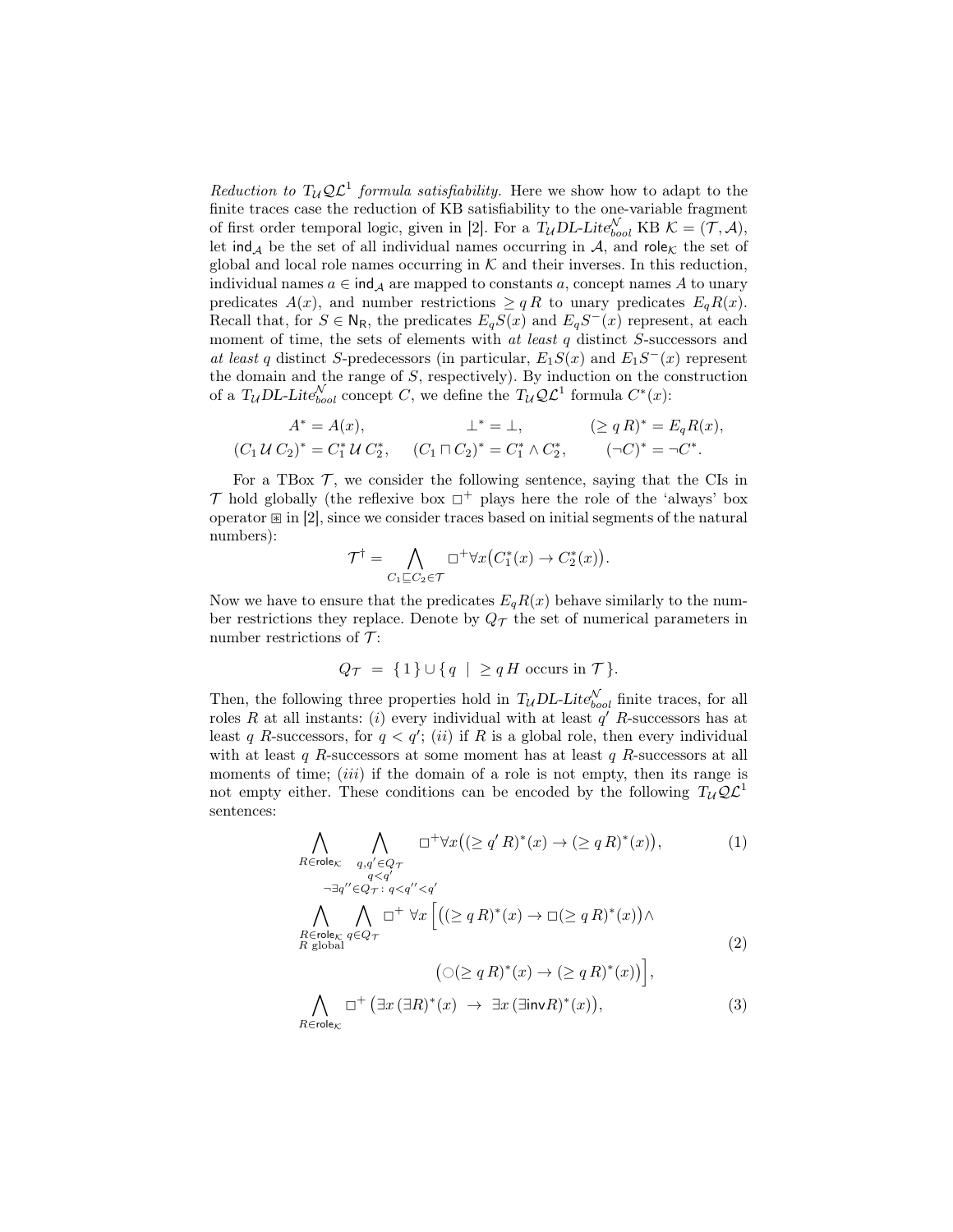where invR is the inverse of R, i.e.,  $invS = S^-$  and  $invS^- = S$ , for a role name S. Since we lack the past operators, to encode the condition on global roles, in (2) we use both the  $\Box$  and the  $\Diamond$  operators, instead of the  $\mathbb B$  as in [2].

The above reduction is extended to the ABox as in [2]. In particular, we assume that A contains  $\bigcirc^n S^-(b, a)$  whenever it contains  $\bigcirc^n S(a, b)$ . For each  $n \in [0, l]$  and each role R, the *temporal slice*  $\mathcal{A}_n^R$  of A is defined by taking

$$
\mathcal{A}_n^R = \begin{cases} \{ R(a,b) \mid \bigcirc^m R(a,b) \in \mathcal{A} \text{ for some } m \in [0,l] \}, & R \text{ is a global role,} \\ \{ R(a,b) \mid \bigcirc^n R(a,b) \in \mathcal{A} \}, & R \text{ is a local role.} \end{cases}
$$

The translation  $A^{\dagger}$  of the  $T_{\mathcal{U}}$ DL-Lite<sub>bool</sub> ABox A is now defined as follows:

$$
\mathcal{A}^{\dagger} = \bigwedge_{\bigcirc^{n} A(a) \in \mathcal{A}} \bigcirc^{n} A(a) \land \bigwedge_{\bigcirc^{n} \neg A(a) \in \mathcal{A}} \bigcirc^{n} A(a) \land \bigwedge_{\bigcirc^{n} R(a,b) \in \mathcal{A}} \bigcirc^{n} (\geq q_{\mathcal{A}(a)}^{R,n} R)^{*}(a) \land \bigwedge_{\bigcirc^{n} \neg S(a,b) \in \mathcal{A}} \perp,
$$
  

$$
\bigcirc^{n} A(a) \in \mathcal{A} \qquad \bigcirc^{n} A(a) \in \mathcal{A} \qquad \bigcirc^{n} R(a,b) \in \mathcal{A} \qquad \bigcirc^{n} S(a,b) \in \mathcal{A}^{S}_{n}
$$

where  $q_{A(a)}^{R,n}$  $A_{(a)}^{R,n}$  is the number of distinct R-successors of a in A at moment n:

$$
q_{\mathcal{A}(a)}^{R,n} = \max\bigl\{q \in Q_{\mathcal{T}} \mid R(a,b_1),\ldots,R(a,b_q) \in \mathcal{A}_n^R, \text{ for distinct } b_1,\ldots,b_q\bigr\}.
$$

Finally, we define the  $T_{\mathcal{U}}\mathcal{Q}\mathcal{L}^1$  translation  $\mathcal{K}^{\dagger}$  of  $\mathcal{K} = (\mathcal{T}, \mathcal{A})$  as the conjunction of  $\mathcal{T}^{\dagger}$ ,  $\mathcal{A}^{\dagger}$  and formulas (1)–(3). The size of  $\mathcal{T}^{\dagger}$  and  $\mathcal{A}^{\dagger}$  does not exceed the size of  $\mathcal T$  and  $\mathcal A$ , respectively. Thus, the size of  $\mathcal K^{\dagger}$  is linear in the size of  $\mathcal K$ . Moreover, we have that  ${\mathcal K}$  and  ${\mathcal K}^{\dagger}$  are equisatisfiable.

**Lemma 3.** On finite traces, a T<sub>U</sub>DL-Lite<sup>N</sup><sub>bool</sub> KB K is satisfiable iff the T<sub>U</sub>QL<sup>1</sup> sentence  $K^{\dagger}$  is satisfiable.

Reduction to LTL. As in [2], our next aim is to construct an LTL formula that is equisatisfiable, on finite traces, with  $K^{\dagger}$ . First, we have that  $K^{\dagger}$  can be represented in the form  $K^{\dagger_0} \wedge \bigwedge_{R \in \mathsf{role}_{\mathcal{K}}} \vartheta_R$ , where

$$
\mathcal{K}^{\dagger_0} = \Box^+ \forall x \varphi(x) \land \psi, \qquad \vartheta_R = \Box^+ \forall x \big( (\exists R)^*(x) \to \exists x (\exists \mathsf{inv} R)^*(x) \big),
$$

for a quantifier-free first-order temporal formula  $\varphi(x)$  with a single variable x and unary predicates only, and a variable-free formula  $\psi$ . In order to show that it is possible to replace  $\vartheta_R$  by a formula without existential quantifiers, we require the following lemma.

**Lemma 4.** For every  $T_{\mathcal{U}}$  DL-Lite $_{bool}^{\mathcal{N}}$  KB K, if there is a first-order finite trace  $\mathscr{M} = (\mathscr{D},(\mathscr{I}_n)_{n\in[0,l]})$  satisfying  $\mathcal{K}^{\dagger_0}$  such that  $\mathscr{M}, n_0 \models (\exists R)^*[d]$ , for some  $n_0 \in [0, l]$  and  $d \in \mathscr{D}$ , then there is a first-order finite trace  $\mathscr{M}'$  extending  $\mathscr{M}$ with new elements and satisfying  $K^{\dagger_0}$  such that, for each  $n \in [0, l]$ , there is  $d_n \in \mathscr{D}'$  with  $\mathscr{M}', n \models (\exists R)^* [d_n].$ 

Next, for each  $R \in \text{role}_{\mathcal{K}}$ , we take a fresh constant  $d_R$  and a fresh propositional variable  $p_R$  (recall that invR is also in role<sub>K</sub>), and consider the following  $T_u\mathcal{QL}^1$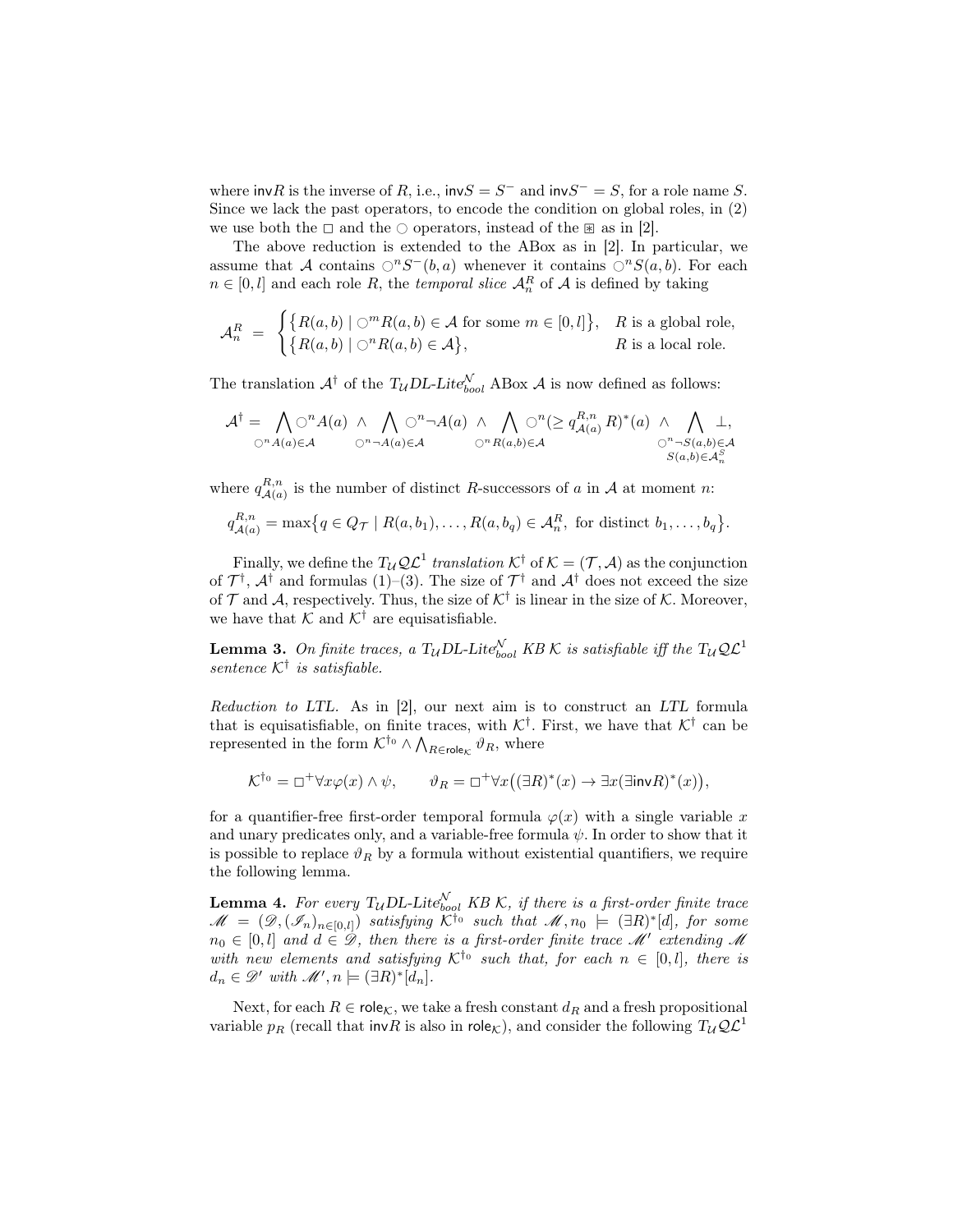formula:

$$
\mathcal{K}^{\ddagger} = \mathcal{K}^{\dagger_{0}} \wedge \bigwedge_{R \in \text{role}_{\mathcal{K}}} \vartheta_{R}', \text{ with}
$$

$$
\vartheta_{R}' = \Box^{+} \forall x \big[ \big( (\exists R)^{*}(x) \rightarrow \Box^{+} p_{R} \big) \wedge \big( \bigcirc p_{R} \rightarrow p_{R} \big) \big] \wedge \big( p_{\text{inv}}_{R} \rightarrow (\exists R)^{*}(d_{R}) \big)
$$

 $(p_{\text{inv}}R$  and  $p_R$  indicate that invR and R are non-empty whereas  $d_R$  and  $d_{\text{inv}}R$ witness that at 0). Notice that in  $\vartheta'_R$  we again use both  $\Box$  and  $\bigcirc$  operators, instead of the  $\mathbb B$  used in [2].

**Lemma 5.** On finite traces, a T<sub>U</sub>DL-Lite<sup>N</sup><sub>bool</sub> KB K is satisfiable iff the T<sub>U</sub>QL<sup>1</sup> sentence  $K^{\ddagger}$  is satisfiable.

We can thus state the following result.

**Theorem 6.**  $T_{\mathcal{U}}$  DL-Lite $_{bool}^{\mathcal{N}}$  and  $T_{\mathcal{U}}$  DL-Lite $_{core}^{\mathcal{N}}$  KB satisfiability on finite traces is PSpace-complete.

*Proof.* The PSPACE-hardness for  $T_{\mathcal{U}} D L$ -Lite<sub>core</sub> is obtained by observing that the PSpace-hardness proof in [2, Theorem 4.5] works also in the case of finite traces. For PSPACE-membership, we have that  $K^{\ddagger}$  can be considered as a LTL formula (as it does not contain existential quantifiers, and because all the universally quantified variables can be instantiated by all the constants in the formula, which only results in a polynomial blow-up). Moreover, the translation  $\cdot^{\ddagger}$  can be done in logarithmic space in the size of  $K$  [2]. Thus, from Lemma 5 and PSPACEmembership of LTL on finite traces [7], we get the matching upper bounds.  $\square$ 

Similar complexity results can be obtained restricting the temporal operators to just  $\Box$  and  $\Diamond$  combined with the horn fragment.

**Theorem 7.** The  $T_{\Box\bigcirc}DL\text{-}Lite_{bool}^{\mathcal{N}}$  and  $T_{\Box\bigcirc}DL\text{-}Lite_{horn}^{\mathcal{N}}$  KB satisfiability on finite traces is PSpace-complete.

Proof. The upper bound follows from Theorem 6. The lower bound can be obtained from the PSpace result in [2, Theorem 4.5] noting that the only axiom requiring the U operator has the form  $S_{ia} \subseteq S_{ia} \cup D_i$  which can be replaced by the horn axiom  $H_{iq} \sqcap S_{ja} \sqsubseteq \bigcirc S_{ja}$ , for  $i \neq j$ . The proof then proceeds similarly to Theorem 6. to Theorem  $6$ .

When we further reduce to the core fragment we can obtain the following hardness result. The proof is by reduction of  $3SAT$  as in [2, Theorem 5.4], however, we cannot directly adapt such proof as it relies on an encoding of arithmetic progressions. In this encoding, each time point may represent an assignment satisfying a propositional formula in  $3\text{CNF}$ . A symbol d is used to mark time points which do *not* represent a satisfying assignment. The 3CNF formula is satisfiable iff  $d$  does not hold at some time point. On finite traces, we cannot explictly encode all (infinitely many) values of the arithmetic progressions. We solve this by encoding a finite portion of the arithmetic progressions backwards. Essentially, we mark the last time point using a concept expression of the form  $\Box \bot$ , which is only true at the last time point. Then, we check whether there is an arbitrarily large but finite trace where d does not hold at time point zero.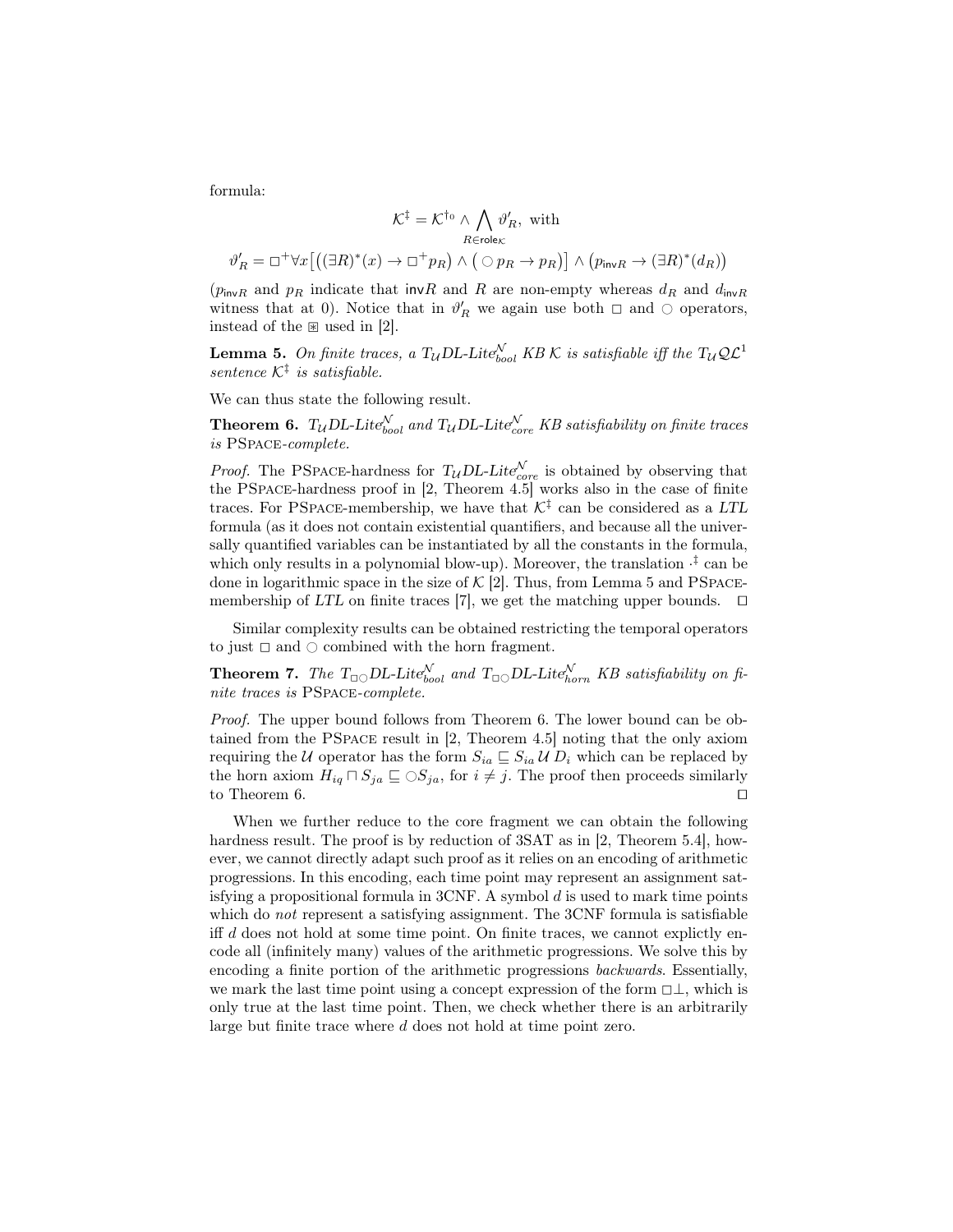**Theorem 8.**  $T_{\Box\bigcirc}DL\text{-}Lite_{core}^{\mathcal{N}}$  (and  $T_{\Box\bigcirc}DL\text{-}Lite_{krom}^{\mathcal{N}}$ ) KB satisfiability on finite traces is NP-hard.

*Proof.* The proof is by reduction of 3SAT. Let  $f = \bigwedge_{i=1}^{n} C_i$  be a 3CNF with m variables  $p_1, \ldots, p_m$  and n clauses  $C_1, \ldots, C_n$ . By a propositional assignment for f we understand a function  $\sigma: \{p_1, \ldots, p_m\} \to \{0, 1\}$ . We will represent such assignments by sets of positive natural numbers. More precisely, let  $P_1, \ldots, P_m$ be the first m prime numbers; it is known that  $P_m$  does not exceed  $O(m^2)$ . We say that a natural number k represents an assignment  $\sigma$  if k modulo  $P_i$  is equivalent to  $\sigma(p_i)$ , for all  $i, 1 \leq i \leq m$ .

Not every natural number represents an assignment. Consider the following arithmetic progressions:

$$
j + P_i \cdot \mathbb{N}, \qquad \text{for } 1 \le i \le m \text{ and } 2 \le j < P_i. \tag{4}
$$

Every element of  $j + P_i \cdot \mathbb{N}$  is equivalent to j modulo  $P_i$ , and so, since  $j \geq 2$ , cannot represent an assignment. Moreover, every natural number that cannot represent an assignment belongs to one of these arithmetic progressions (see Fig. 1 from [2]).

Let  $C_i$  be a clause in f, for example,  $C_i = p_{i_1} \vee \neg p_{i_2} \vee p_{i_3}$ . Consider the following progression:

$$
P_{i_1}^0 P_{i_2}^1 P_{i_3}^0 + P_{i_1} P_{i_2} P_{i_3} \cdot \mathbb{N}.\tag{5}
$$

where by  $P_{i_1}^0 P_{i_2}^1 P_{i_3}^0$  we denote the least natural number, say P, such that P modulo  $P_{i_1}$  is equivalent to 0, P modulo  $P_{i_2}$  is equivalent to 1, and P modulo  $P_{i_3}$  is equivalent to 0. Then a natural number represents an assignment making  $C_i$  true iff it *does not* belong to the progressions (4) and (5). Thus, a natural number represents a satisfying assignment for  $f$  iff it does not belong to any of the progressions of the form  $(4)$  and  $(5)$ , for clauses in f.

We now show how to encode arithmetic progressions as  $T_{\Box\bigcirc}DL\text{-}Lite_{core}^{\mathcal{N}}$  KBs. We use a concept name  $D$  signalling a truth assignment for  $f$  whenever  $D$  does not hold. To take advantage of the finite traces for KBs in  $T_{\Box\bigcirc}DL\text{-}Lite^{\mathcal{N}}_{core}$  we encode arithmetic progressions starting from the last point of the finite trace and then going backwards, halting whenever D becomes false. To express that D cannot be true in all instants we use the following axioms, with the concept  $\Box \bot$  being true just at the last point of the finite trace and F a newly introduced concept name:

$$
\Box \bot \sqsubseteq D, \qquad D \sqcap F \sqsubseteq \bot
$$

together with the ABox assertion  $F(a)$ . Each of the arithmetic progressions (4) and (5) have the form  $a + bN$  (with  $a > 0$  and  $b > 1$ ) and can be encoded with the following axioms:

$$
\Box \perp \sqsubseteq U_0, \qquad \bigcirc U_{j-1} \sqsubseteq U_j, \text{ for } j = 1, ..., a,
$$
  
\n
$$
U_a \sqsubseteq V_0, \qquad \bigcirc V_{j-1} \sqsubseteq V_j, \text{ for } j = 1, ..., b,
$$
  
\n
$$
V_b \sqsubseteq V_0, \qquad V_0 \sqsubseteq D,
$$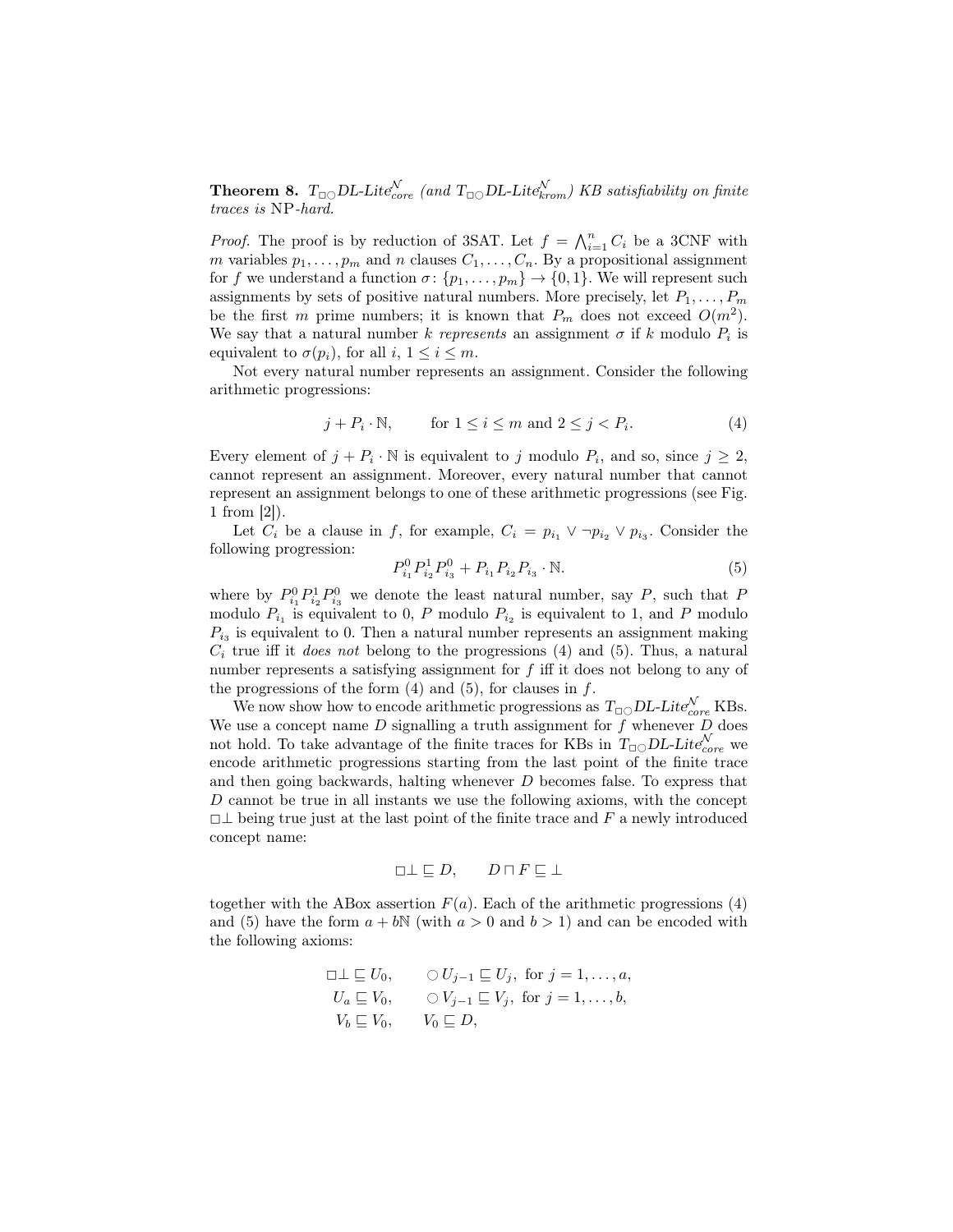where  $U_0, \ldots, U_a$  and  $V_0, \ldots, V_b$  are fresh atomic concepts. Note that the size of the resulting  $T_{\text{LO}}DL\text{Lite}_{core}^{\mathcal{N}}$  KB is  $O(n \cdot m^6)$ . One can check that the above KB is satisfiable on finite traces iff  $f$  is satisfiable.

The NP upper bound presented in [2, Theorem 4.7], using a translation to the krom fragment of LTL on infinite traces, cannot be immediately applied in the finite case, since the complexity of this fragment on finite traces is unknown.

### 4 Satisfiability on Bounded Traces

In this section we consider satisfiability of  $T_{\mathcal{U}} D L$ -Lite<sup>N</sup> formulas and KBs on traces with at most  $k$  time points, with  $k$  given in *binary*. We start by considering the formula satisfiability problem. We establish that the complexity of the satisfiability problem for  $T_{\mathcal{U}} D L$ -Lite $_{bool}^{\mathcal{N}}$  (and consequently for  $T_{\mathcal{U}} D L$ -Lite $_{horn}^{\mathcal{N}}$ ) is in NEXPTIME for traces bounded by  $k$  (in binary, given as part of the input). We formalise this result with the following theorem.

**Theorem 9.** T<sub>U</sub>DL-Lite $_{bool}^{\mathcal{N}}$  formula satisfiability on k-bounded traces is in NExpTime.

Proof. (Sketch) Our result follows from the fact that one can translate any  $T_{\mathcal{U}} D L$ -Lite $_{bool}^{\mathcal{N}}$  formula into an equisatisfiable  $T_{\mathcal{U}} Q \mathcal{L}^1$  formula [1]. Satisfiability of a  $T_{\mathcal{U}}\mathcal{Q}\mathcal{L}^1$  formula can be solved using *quasimodels* [8, Theorem 11.30], a classical technique used to abstract models. For finite traces, the same notions can be adopted. In particular, one can show that there is a model for a  $T_{14}Q\mathcal{L}^1$ formula with  $k$  time points if and only if there is a quasimodel for it where the sequence of quasistates has lengh  $k$  [3]. If the number of time points is bouned by  $k$  (in binary), then satisfiability of this translation can be decided in NEXPTIME by guessing an exponential size sequence of sets of types and then checking in exponential time that it forms a quasimodel.  $\Box$ 

The next theorem establishes a matching lower bound for  $T_{\mathcal{U}} D L$ -Lite $_{horn}^{\mathcal{N}}$  (and consequently for  $T_{\mathcal{U}} D L$ -Lite $_{bool}^{\mathcal{N}}$  on k-bounded traces.

**Theorem 10.** T<sub>U</sub>DL-Lite $_{horn}^{\mathcal{N}}$  formula satisfiability on k-bounded traces is NExpTime-hard.

*Proof.* (Sketch) Suppose we are given a finite set T of tile types, a  $t_0 \in T$  and a natural number k in binary. We can assume w.l.o.g. that  $k = 2<sup>n</sup>$ . The problem is to decide whether T tiles the grid  $2^n \times 2^n$  in such a way that  $t_0$  is placed at  $(0, 0)$ . We construct essentially the same  $T_{\mathcal{U}} D L$ -Lite $_{horn}^{\mathcal{N}}$  formula  $\varphi_{T,t_0,n}$  as in Theorem 10 in [1]. An exponential counter can be used to mark with a concept name M the  $2<sup>n</sup> - 1$  time points of the trace with  $2<sup>n</sup>$  time points. One can then use M on the left side of inclusions to ensure that the  $\circlearrowright$  operator on the right side is only 'applied' when there is a next time point. We exclude axioms used to encode that the top and bottom sides of the corridor are white, which are not needed for the bounded tiling problem. The main difference is that in the mentioned proof,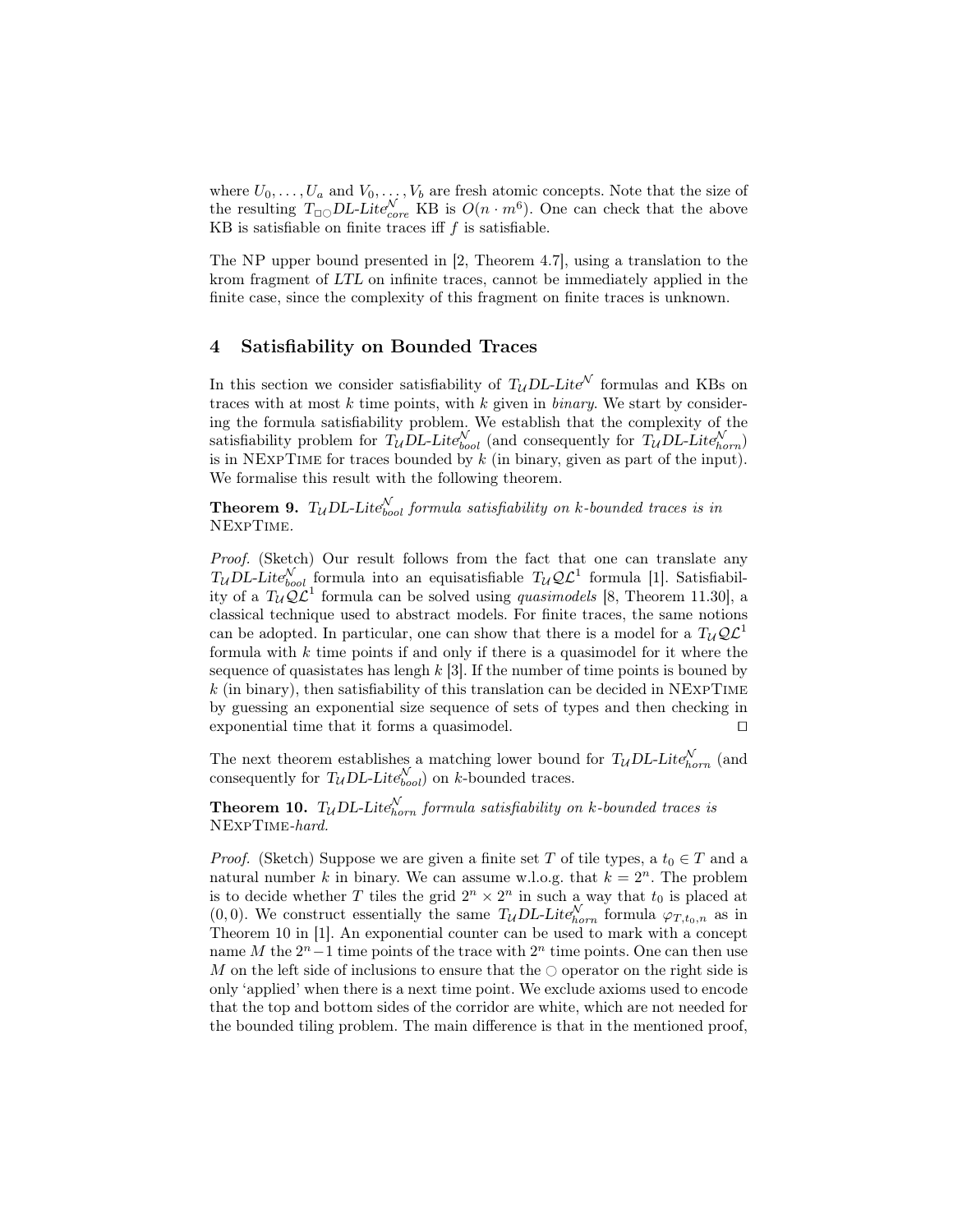the formula on infinite traces is used to prove ExpSpace-hardness by reduction from the corridor problem. Here, the number of time points is bounded by  $k$ , and so, we can only encode the bounded tiling problem, which gives us NExpTimehardness  $[6]$ .

We now consider the KB satisfiability problem. The same PSpace-hardness proof for  $T_{\mathcal{U}}$ DL-Lite $_{core}^{\mathcal{N}}$  can applied for  $T_{\mathcal{U}}$ DL-Lite $_{core}^{\mathcal{N}}$  (see Theorems 6 and 7). The main point here is to show that the bound on the number of time points does not affect this hardness proof. Indeed, the proof is by reduction from a polynomial space bounded Turing machine, where each configuration can be encoded in a time point. One can assume w.l.o.g. that the length of a computation is exponential in the size of the input (by removing repetitions in a sequence of configurations). Since  $k$  is given in binary, if the length of  $k$  is polynomial in the size of the KB given as input, then traces may still have an exponential number of time points (w.r.t the size of the formula). So, the same encoding of the problem holds in this setting.

**Theorem 11.**  $T_{\mathcal{U}}$  *DL-Lite* $_{core}^{\mathcal{N}}$  *KB satisfiability on k-bounded traces is* PSPACEhard.

The upper bound for  $T_{\mathcal{U}} D L$ -Lite $_{bool}^{\mathcal{N}}$  (and consequently for its fragments) is obtained in the same way as for  $T_u \overline{DL}$ -Lite $_{bool}^{\mathcal{N}}$  (Theorems 6 and 7), with a translation to LTL. The important point here is that the procedure is adapted to ensure that the number of time points is bounded by  $k$ . The exact number of time points  $t \leq k$  can be guessed and stored in binary using polynomial space w.r.t. the size of k (as a string). Then the procedure is as for  $LTL$ , with the difference that when we reach  $t$  we have to check whether all the 'until's have been realised, that is, whether the finite trace can finish at this time point.

**Theorem 12.**  $T_{\mathcal{U}}$  DL-Lite $_{bool}^{\mathcal{N}}$  KB satisfiability on k-bounded traces is in PSPACE.

#### 5 Conclusion

We presented preliminary results on the complexity of reasoning in the  $TDL\text{-}Life^{\mathcal{N}}$ family of languages interpreted on finite traces. Our results show that in terms of complexity, there is not much change between reasoning on finite and infinite traces (except when there is a bound on the time points). However, on the semantical side, there are several expressions that, on finite traces, become satisfiable  $(\Box \bot)$  and unsatisfiable  $(\Box^+ \bigcirc \top)$ .

We plan to investigate syntactical and semantical ways of characterising the distinction between reasoning on finite and infinite traces. Also, we plan to improve the landscape of complexity results, in particular, to study satisfiability on finite traces in sub-boolean fragments of  $T_{\mathcal{U}} D L$ -Lite $_{bool}^{\mathcal{N}}$ , such as the krom and core fragments.